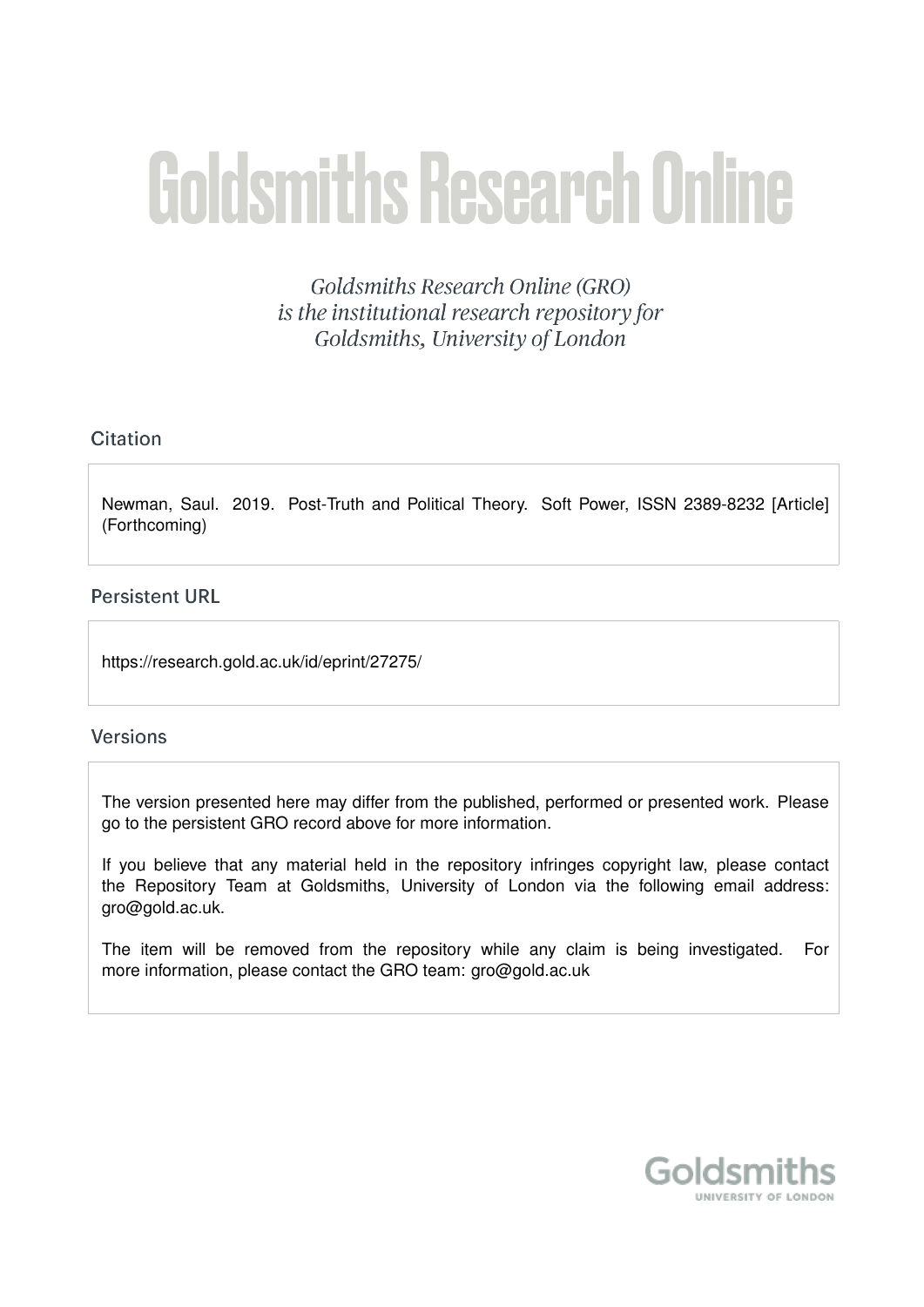#### Post-truth and the crisis of the political

#### Saul Newman

It is difficult today to avoid the term post-truth.<sup>1</sup> It was after all the OED word of the year in 2016, where it was defined as: 'relating to or denoting circumstances in which objective facts are less influential in shaping political debate or public opinion than appeals to emotion and personal belief'. That year, of course, was marked by two cataclysmic events that seemed to symbolise the emerging post-truth paradigm: the Brexit referendum in the UK and the election of Donald Trump as US president. The Brexit referendum was marred by egregious lies and false promises, such as the notorious claim that the UK sent £350 million per week to the EU, money that could otherwise be spent on the National Health Service. And, of course, Trump appears as the very embodiment of post-truth discourse and its blatant disregard for facts, uttering a profusion of falsehoods and downright lies ('alternative facts') designed, as demagogues always seek to do, to appeal to emotion rather than reason and to heighten fear and resentment rather than promote rational debate. The proliferation of lies from politicians, the disdain for scientific evidence and verifiable facts, the deliberate blurring of the line between truth and falsehood, seem to be all around us today. I understand post-truth as a new paradigm in politics - one that goes beyond mere political lying and spin ('bullshit') and points to the decline of the symbolic authority of truth itself. Truth is not transgressed so much as ignored and bypassed, drowned out in a cacophony of competing narratives. In so far as, as Arendt claimed, politics depends on a shared acknowledgement of certain factual truths, post-truth thus represents a crisis of political life. The post-truth condition is a *post-political* condition.

In understanding post-truth as a symptom of post-politics, we need to explore the paradoxical relationship between truth and politics, locating a problematic that goes back to the very origins of the *demos* in ancient Greece: the original conflict between the singular truth of the philosopher and the affairs and concerns of the polis. Here I will draw on two different approaches to this problem: Hannah Arendt's discussion of the conflicting, and yet inextricable, relationship between the stability of truth and the contingency and plurality of political life; and Michel Foucault's exploration of *parrësia* or 'frank speech' – a form of truth-speaking which, while often in conflict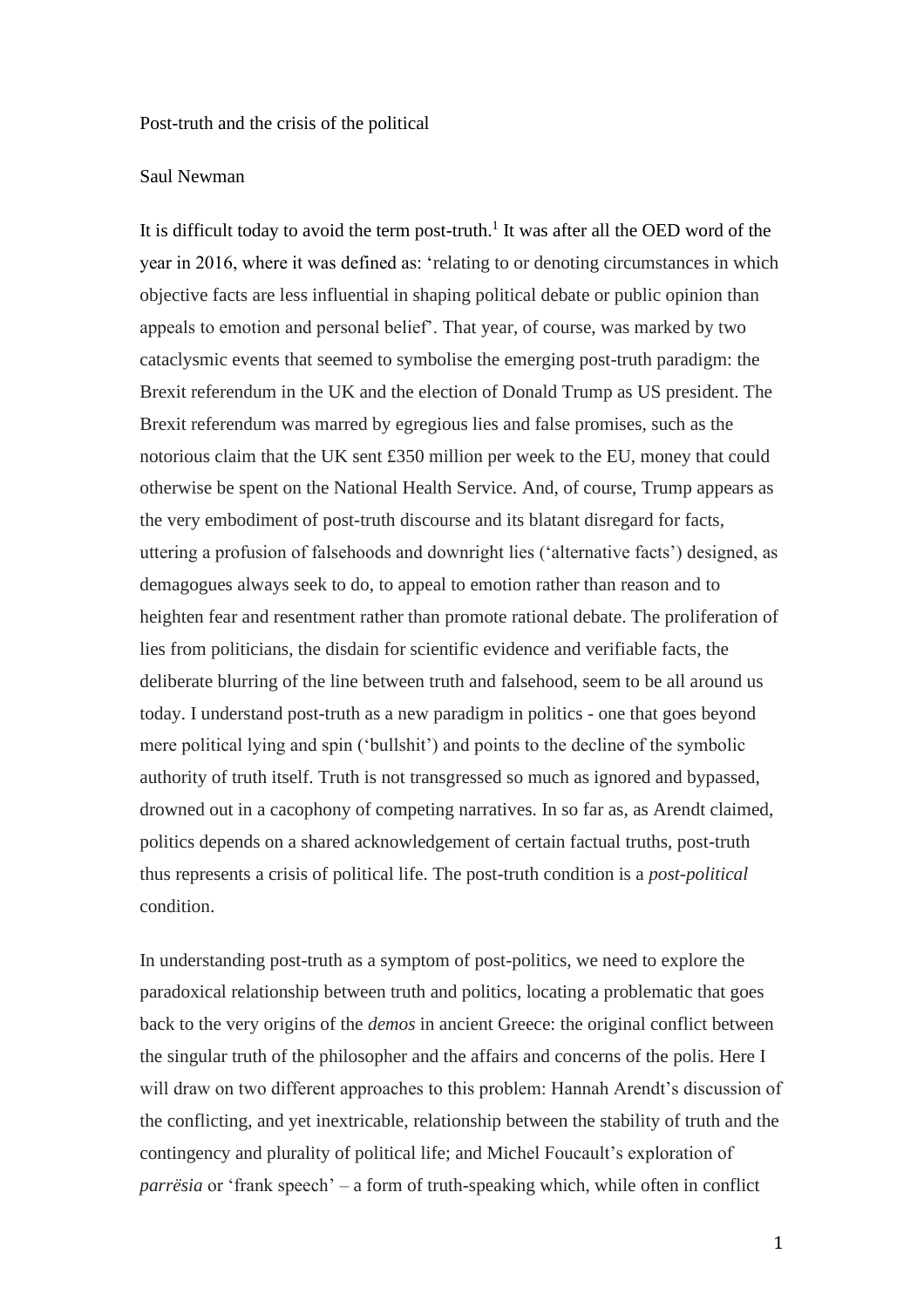with the polis, is also necessary for any notion of ethical conduct in political life. Both approaches suggest that politics bears some essential relation to truth, even if truth often finds itself impotent in the face of mere opinion. Yet, while there is some question about the efficacy today, in the current post-truth condition, of asserting facts against lies or 'speaking truth to power', I argue that there is something valuable in Foucault's idea of truth speaking as a form of ethical (and also political) subjectivation. Perhaps the only way in which the seductions of post-truth discourse can be countered is not through a return to some Enlightenment idea of a universally valid truth, but rather through different modes of subjectivity in which a certain relation to truth becomes an ethical and political matter of caring for oneself and for others.

#### Defining post-truth

The propagation of falsehoods, lies and misinformation appears to have become one of the defining features of political discourse today. Barely a day goes by without a tweet, comment or media release from the president of the US that, putting it generously, plays fast and loose with the truth – varying between outrageous exaggeration and distortions of reality to actually concocting facts and events.<sup>2</sup> When Trump lied about the size of crowds at his inauguration, despite photographic evidence to the contrary, or when he invented a story of a terrorist attack in Sweden, or when he said what he clearly did not say during a press conference with Putin, or, more recently during the mid-term elections, when he described the migrant caravan from Honduras as an invasion and a national emergency, sending troops to the border, he showed a blatant disregard for truth, for factual accuracy. What is striking is the complete shamelessness of these lies and manipulations, as if power today makes a show of its own mendacity – perhaps as a demonstration of its indifference to any ethical standards and norms of political discourse, and even to any external standard of veracity, coherence or integrity. The ultimate gesture of sovereignty is to make truth the plaything of power.

Of course, Trump is not alone in this. Post-truth is part of new political paradigm associated with a resurgent authoritarian and nationalist populism that appears in many contexts, in both democracies and quasi-democracies, and which Trump, along with Putin and other political leaders as well as lobbyists, advisers, campaign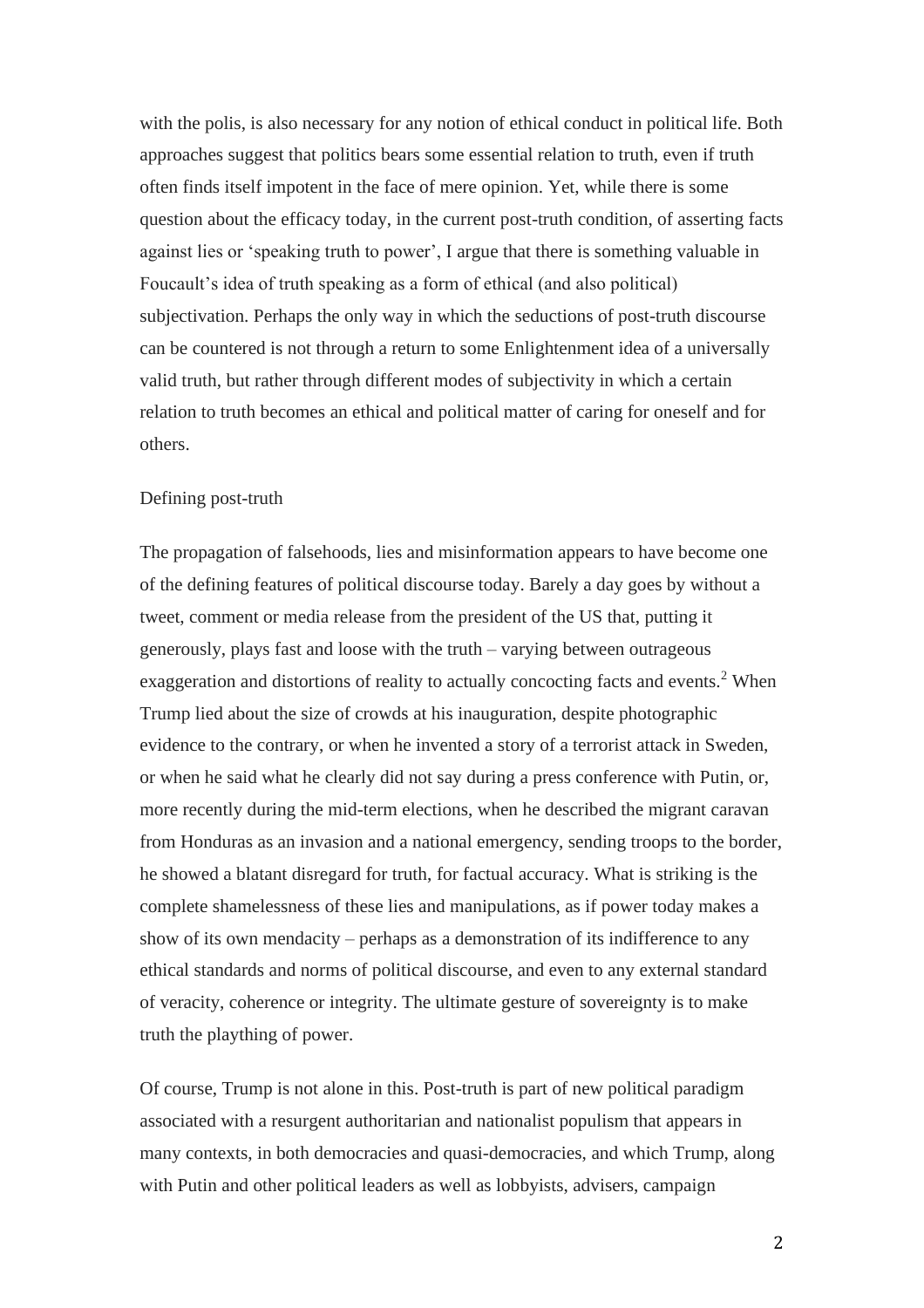strategists, press officers, and social media trolls, are both symptoms and master manipulators. We think of the aforementioned lies that characterised the Leave side of the Brexit debate in the UK, or the involvement of shadowy companies like Cambridge Analytica and Russian hackers in the manipulation of elections, the shaping of voter preferences and the promotion of 'fake news'. Russia is an interesting example of a society in which, under the current regime, post-truth has become so endemic that it is difficult to any longer distinguish reality from fiction. The proliferation of false and contradictory narratives by the Putin regime – as we saw for instance in the denials that Russian forces were operating in Ukraine or in the laughable claims that Russian agents sent to poison a defector in Salisbury were actually tourists with an interest in cathedrals – has the effect of creating a sort of cognitive dissonance, which serves as a much more effective tool of political and social control than the crude censorship of information.

Post-truth takes a number of forms, like the many faces and shapes of falsehood that Montaigne spoke of.<sup>3</sup> It is seen not only in the lies, falsehoods, 'alternative facts' and distortions promulgated by those in power, but in the constant attacks on the media as the 'enemies of the people'. The accusations of 'fake news' against the mainstream media, for which Trump is infamous, is simply the flip side of his lies. What better defence against the allegation of lying than to accuse one's opponents of doing the same, and to dismiss factual evidence to the contrary as 'fake news'? What better way to discredit and weaken the media, which might, in a functioning democracy, serve as an important check on political power, than to charge them with being 'enemies of the people', with all the fascistic overtones of this statement?

A further aspect of post-truth discourse is the distrust and hostility shown towards expert opinion. This is part of the self-styled populist insurgency against the technocratic expertise of 'the establishment', the liberal intellectual elite that is seen to hold the ordinary person in contempt. One of the striking comments made during the run-up to the Brexit referendum was from a government minister and key supporter of the Leave campaign, Michael Gove, who said, in response to warnings from many economists of the dire consequences of leaving the EU, that 'people in this country have had enough of experts' - reminiscent of the infamous remark allegedly made by the judge who, during the French Revolutionary Terror, sentenced the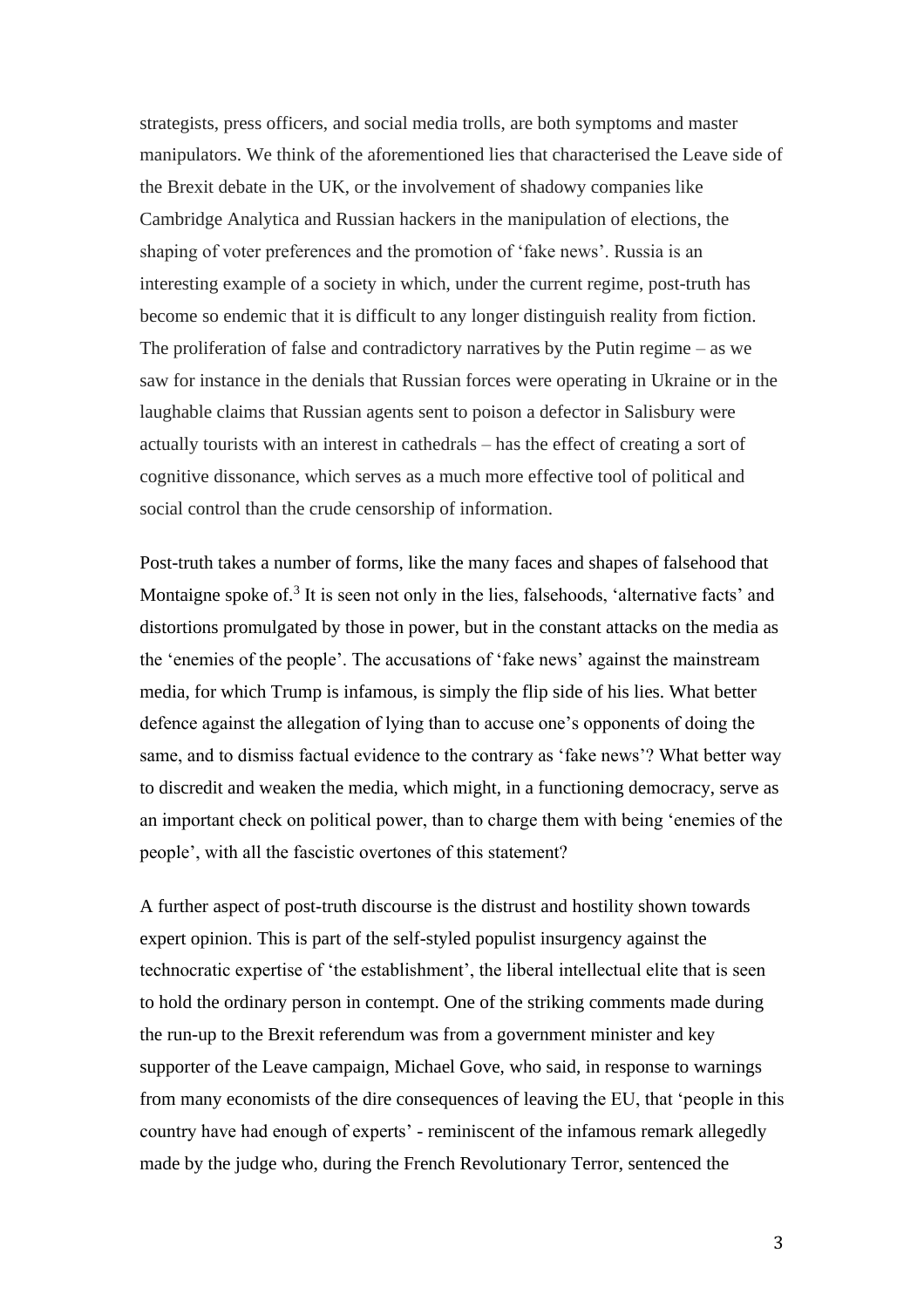scientist Lavoissier to the guillotine, that the Republic had no need of savants. Indeed, the most serious example of this contempt for expert opinion is the dismissal of climate science. In the face of overwhelming evidence and unanimous consensus on the part of the scientific community, claims about climate change and its man-made causes are dismissed by some political leaders, not to mention lobbyists for the fossil fuel industry, as a hoax. Scientific evidence is confronted with counter-narratives and 'alternative facts'. The effect of this is to create an atmosphere of confusion that not only disables political action on fossil fuel reduction, but also animates certain conservative political constituencies for whom the environmental agenda is felt to be an attack on their very identity and lifestyle.

One of the effects of post-truth discourse is therefore to construct a certain narrative – which is usually pitted against the dominant 'establishment' narrative – around which particular constituencies affiliate themselves, in opposition to other constituencies; an effect intensified in today's highly partisan and divided political climate. It is not simply a question of agreeing with a particular narrative, but rather a passionate attachment to it, much in the same way that, as Freud described a long time ago in his study of the psychodynamics of groups, there was an emotional bond or tie between members of a group and their leader, an attachment that proved impervious to rational persuasion or even to factual truth. Paraphrasing Gustav Le Bon's description of the group mind, Freud says that 'groups have never thirsted after truth. They demand illusions and cannot do without them.'<sup>4</sup> Furthermore:

Since a group is in no doubt as to what constitutes truth or error, and is conscious, moreover, of its own great strength, it is as intolerant as it is obedient to authority. It respects force and can only be slightly influenced by kindness, which it regards merely as a form of weakness. What it demands of its heroes is strength, or even violence. It wants to be ruled and oppressed and to fear its masters. Fundamentally it is entirely conservative, and it has a deep aversion from all innovations and advances and an unbounded respect for tradition.<sup>5</sup>

So, the group – or political constituency – has no desire for the truth, but at the same time asserts its own truth with absolute certainty, to the exclusion of all other opinions. This is no doubt applicable to the post-truth condition, which is characterised by an odd mixture of relativism and dogmatism. Moreover, the group's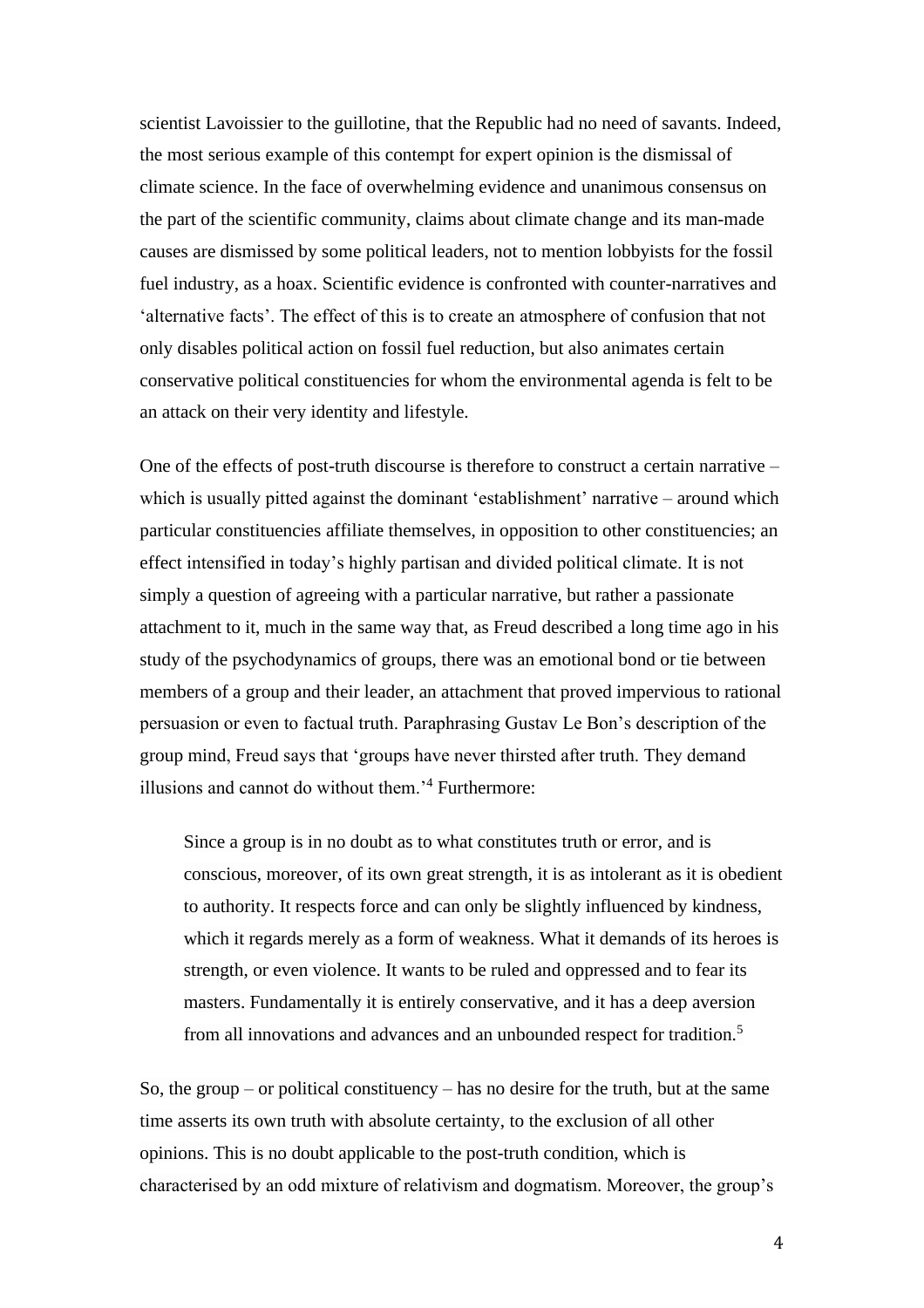obedience to the master, and its conservatism, is similar to the authoritarianism of right wing populism today. The groups and constituencies who support Trump and other populist leaders are attracted not by their moderation or respect for liberal values and institutions but, on the contrary, by their willingness to violate established norms and procedures – something that is seen as a sign of strength – and especially by their disregard for the truth. This is why lying is often taken as a indication of authenticity; why, for instance, Trump's blatant lies in no way to tarnish his popularity amongst his supporters, seeming only to galvanise them, as he can be portrayed as either the unpolished politician who speaks up for ordinary people against technocratic elites, or as the sovereign who, in deciding and acting in the absence of facts and evidence, determines his own truth.

If we add to this the general climate of misinformation, outlandish conspiracy theories – often deliberately encouraged against one's political opponents<sup>6</sup>, but also directed against institutions and 'the establishment' in general – and the increasingly antagonistic and polarised views and political perspectives resounding through the echo chambers of the internet and social media, we see that post-truth refers to a much more pervasive phenomenon than mere political deceit. Where exactly does the difference lie, and what is new here? After all, lying has always been part of political life. Political philosophers going back to Plato have recognised that lies might on certain occasions be necessary or at least expedient. In the *Republic*, it will be recalled, Plato spoke of the need for a noble lie, a founding fiction to justify a social order in which only certain people, those in whom god had mixed gold in their person, would be allowed to rule, while the rest, those mixed with less precious metals, were assigned a lower place in the hierarchy. Machiavelli recommended that the prince be prepared to use deceit, guile and dissimulation in order to gain power and win support. As Arendt said, 'no one, as far as I know, has ever counted truthfulness among the political virtues. Lies have always been regarded as necessary and justifiable tools not only of the politician's or the demagogue's but also of the statesman's trade.'<sup>7</sup> Statesmen and politicians have always lied, often to conceal the most serious abuses of power.

So what has changed with post-truth? The difference is in the way that post-truth discourse no longer bothers even to pay lip service to the truth. Whereas the political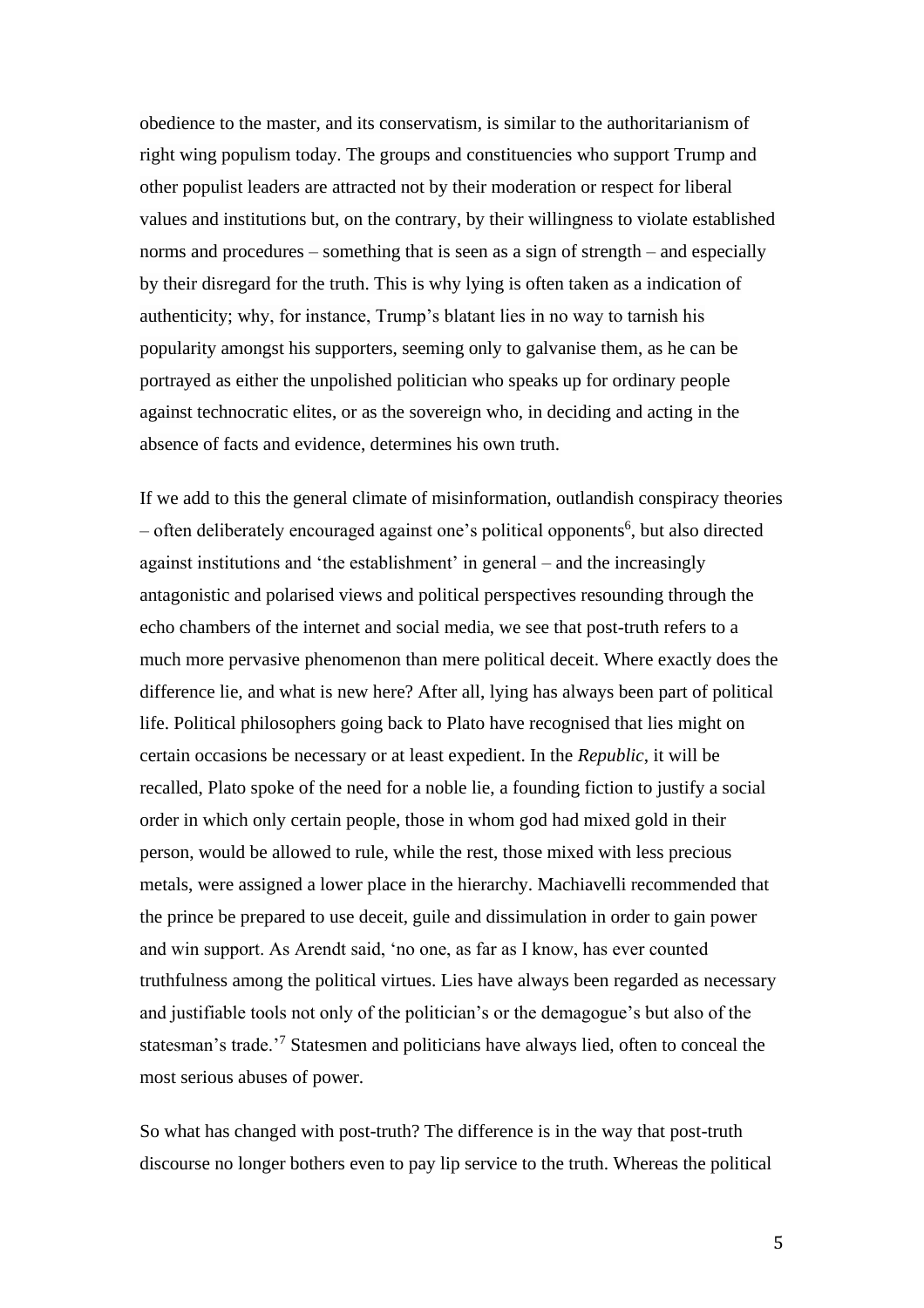lie, in transgressing the truth, at the same time reaffirmed the authority of the truth, post-truth discourse simply ignores truth altogether and no longer bears any relation to it. Whereas, in the case of political lying, the discovery of the lie often led to a scandal of authority, in the case of post-truth there is no longer any scandal at all – mendacity is nakedly paraded, visible for all to see, and apparently goes unpunished. Truth, we can say, while violated by political lying, at the same time maintained its symbolic legitimacy; now this symbolic legitimacy – the idea that politicians are not supposed to lie, even if it is well known that they *do* - no longer really holds. It is not violated so much as relativized, eclipsed by a series of competing narratives or 'truths', such that the line between truth and falsehood becomes blurred. This is what Trump's advisor, Kelly-Anne Conway, was getting at when she said there were 'alternative facts' in reference to Trump's alternative version of size of the audience at his inauguration; or what his legal counsel, Rudy Guiliani, meant when he said that 'truth isn't truth' – that there were, in other words, competing versions of the truth. The idea of the one truth has now become fragmented into a series of alternative perspectives and positions. Nietzsche's definition of truth as 'a mobile army of metaphors, metonyms and anthropomorphisms' has never seemed more apt.<sup>8</sup>

The function and effect of post-truth discourse is to create a kind of cognitive dissonance, a general sense of confusion about what is true and false, contributing to an inability to accurately map our political terrain. It is a deliberate strategy of 'gaslighting', aimed at the dislocation of our sense of certainty about the world. The subject of post-truth discourse is not so much deceived as discombobulated – bewildered not only by the cacophony of 'alternative facts' but by the audacity and shamelessness of a new discourse of power now fully unmoored from the normative standards of truth. Post-truth has to be seen as an experimentation with a new form of political power, one that weakens and disables opposition not by suppressing the truth – as in the old totalitarian regimes – but by fragmenting any sense of a shared social reality.

There are, no doubt, many factors that give rise to this post-truth condition. One could point to, for instance, the role of ICT and social media in the circulation of 'alternative facts' and conspiracy theories, in facilitating the internet echo chambers in which post-truth resonates, and in making it possible for companies and political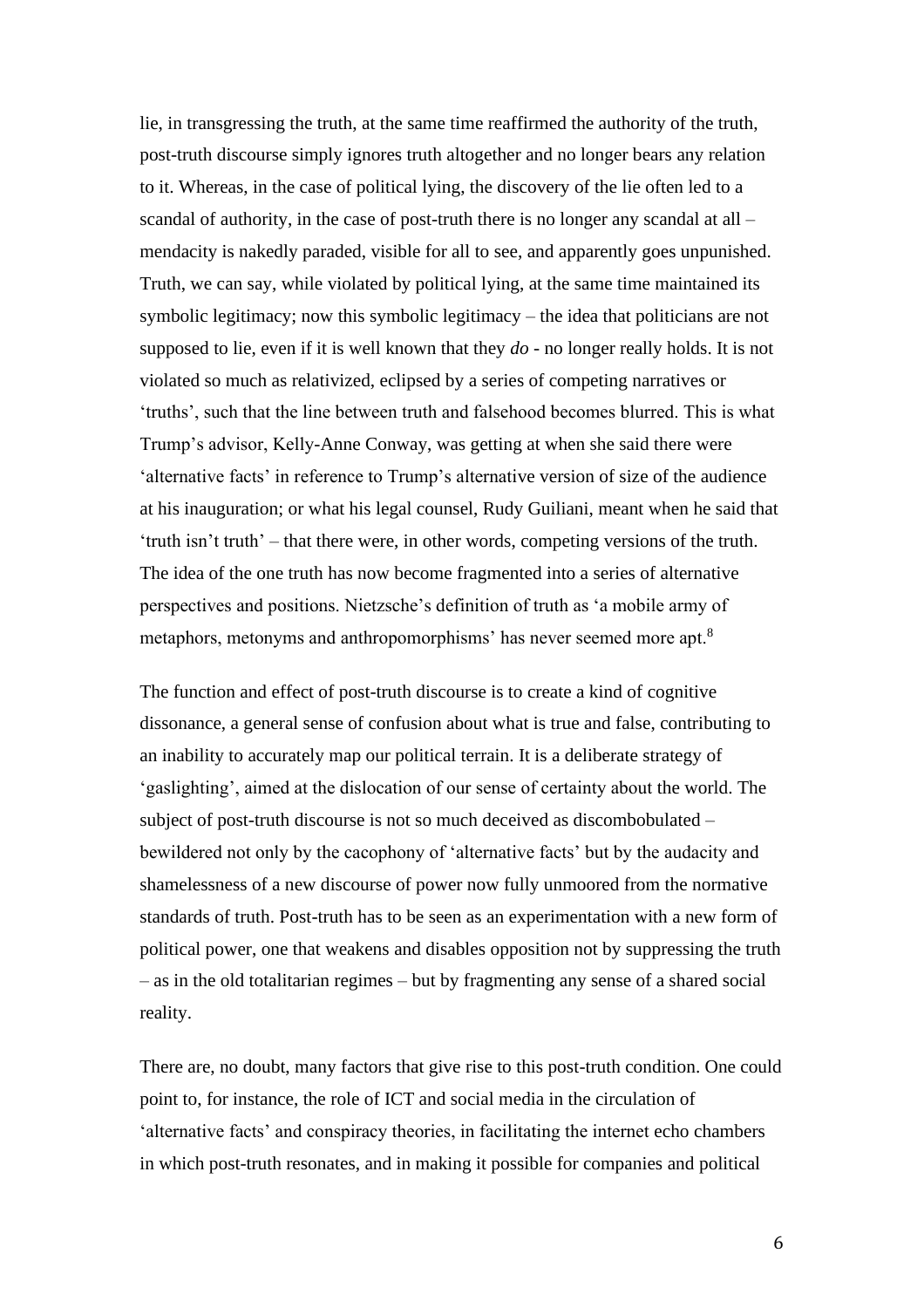campaigners to employ sophisticated algorithms to identify target audiences, shape political constituencies and spread misinformation. It is no wonder that, for instance, the so-called 'alt-right', which came into prominence with the election of Trump and which revels in and echoes his racist and misogynistic rhetoric, finds its true home on the internet and had its origins in internet based conspiracy theory platforms. Furthermore, as theorists like Franco 'Bifo' Berardi have discussed, communicative capitalism, and its associated technologies, permeates the psyche of the individual, creating cognitive dissonance and a loss of bearing, contributing to the fractured, permanently distracted, depressed and increasingly psychotic state of the modern soul<sup>9</sup> – the perfect breeding ground for the post-truth condition. No doubt, also, the populist insurgency, which shows no sign of abating, has much to do with the posttruth paradigm: the hostility towards 'the establishment' narrative and the discourse of 'political correctness', the paranoia about the 'global liberal elites', popular resentment against immigration, and the desire for strong authoritarian leaders, all play into post-truth discourse and provide fertile ground for its manipulations. Related to this is the loss of any common horizon for politics and the fragmentation of the social field into antagonistic identities and 'cultures'. Post-truth flourishes amidst 'culture wars' and ideological polarisation; when people seem to live not only in politically opposed camps but in two utterly different universes, there is little possibility of forming any kind of consensus around the truth. Rather, truth becomes weaponized as part of a political and ideological struggle. Behind all this is a general breakdown in trust in political institutions, as well as in other sources of symbolic and epistemological authority – such as the law, the mainstream media and scientific discourse. We hold politicians in contempt, which is why post-truth politicians such as Trump can so effectively style themselves as 'outsiders' and 'anti-establishment' figures. From the MPs expenses scandal in the UK, to Wikileaks which exposed the lies behind the formal edifice of liberal democratic states, to the global financial crisis and the subsequent bail-out of the banks with taxpayers' money, there has been a growing crisis of legitimacy in the normal sources of authority – and this has sowed the seeds of the post-truth phenomena. If what we once took to be the truth has been exposed as a lie, is it any wonder that we now seek out alternative sources of truth that seem to confirm our view of the world?

Post-truth and post-politics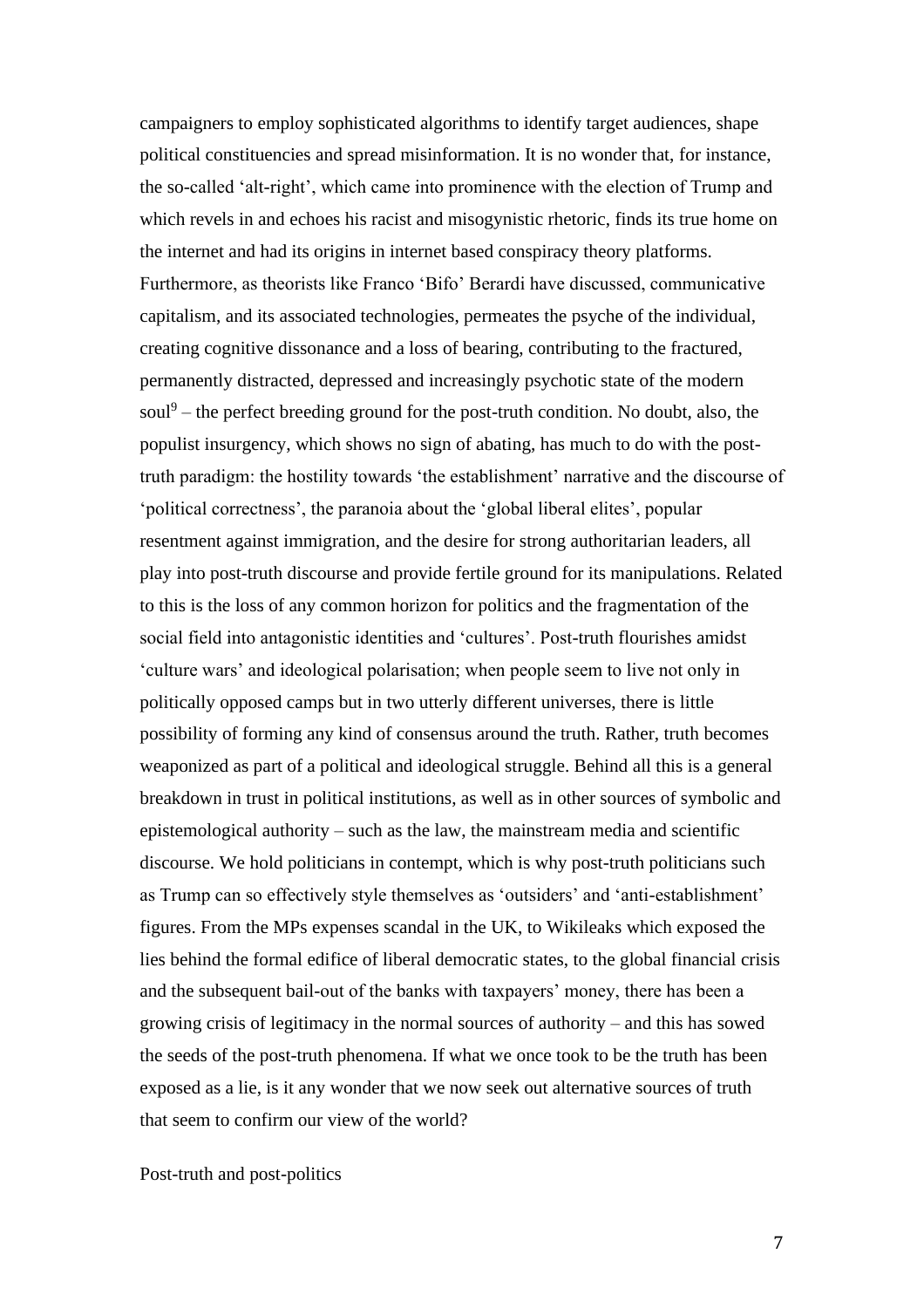While all these factors are important, they are aspects of a broader post-political condition of which post-truth is symptomatic. While it might seem paradoxical and even counter-intuitive to talk of post-politics in the current climate of what appears to be intensified ideological struggle and the resurgence of populism, I think we can see these forces and conflicts as a reaction – a delayed one - to a decades long neoliberal consensus, in which the technocratic management of the economy effectively stifled genuine political contestation. Political theorist Wendy Brown has explored the way in which the market rationality of neoliberalism has led, over many years, to the hollowing out of the public political space and therefore to an erosion of the very conditions of democracy. Building on the insights of Michel Foucault, Brown understands neoliberalism as more than a set of economic policies promoting the idea of the free market, but as a practice and technique of government aimed at reconstituting social life and individual behaviour in the image of the market.<sup>10</sup> More and more domains of social life, previously seen as autonomous from the economy, become marketised and monetised in various ways under neoliberalism. The very 'soul' of the individual, and all human activity and interactions, are reduced to *homo economicus* and to investments in 'human capital'. Political life becomes economised and reduced to the rationality of the market; public institutions and functions become privatised, and the idea of democracy as an autonomous space for collective selfdetermination and equality is undermined and diminished.<sup>11</sup> This produces a paradoxical condition of the persistence of a form of politics – or what I would describe as 'post-politics' – detached from any notion of a public space: a political scene, as Brown describes, 'full of ranting and posturing, emptied of intellectual seriousness, pandering to an uneducated and manipulable electorate and a celebrityand-scandal-hungry corporate media.'<sup>12</sup>

That our post-political world has become a grotesque post-truth carnival, a Feast of Fools with its elected pope in the White House, should therefore not surprise us. If all areas of social and political life, including democratic institutions and processes, take on the logic of the market, it would seem to follow that truth, once deemed essential to political life, even if it was more honoured in the breach than in the observance, becomes relativised into a series of competing 'truth markets'.<sup>13</sup> 'Truths' now have to compete for market share, seeing which one can garner the biggest audiences, the most followers on social media, or the highest TV ratings. It is no wonder that Trump,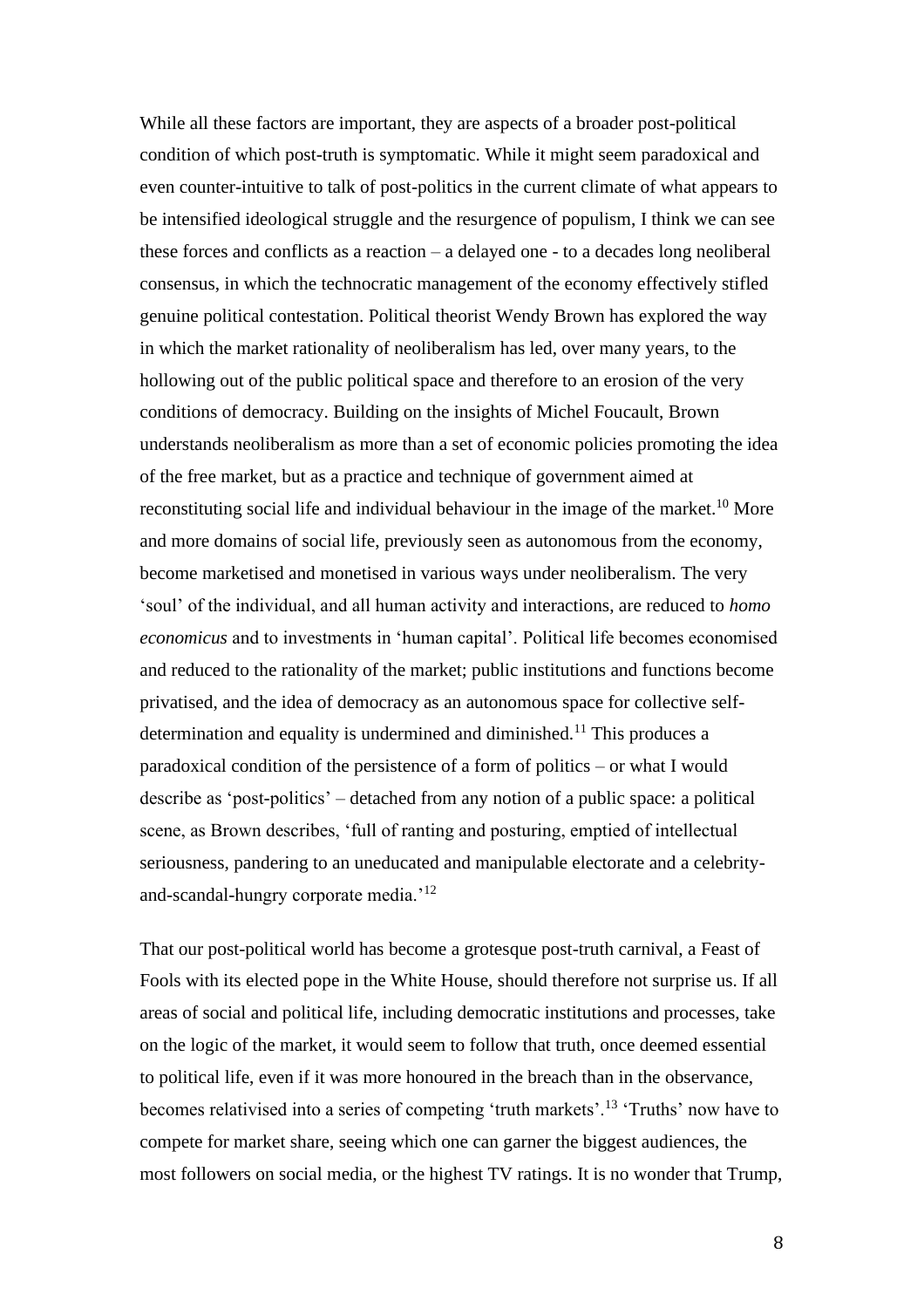a master of post-truth politics, was once a reality TV celebrity, and now seems intent on turning the office of the US president into a reality TV show on a grand scale, in which his public utterances are played for the ratings and for the approval of Fox News. However, this can be seen as the monstrous outcome of decades of spin, media management, sound bites and corporate manipulation that political life had largely been reduced to over the past decades. It is almost as if the simulacrum of politics has now taken on a life of its own, as if the mediatised spectacle now embodies a real flesh and blood form. In the figure of Trump, the society of the spectacle<sup>14</sup> reaches its ultimate conclusion, in which fiction and reality now completely coincide.

### Truth and politics: Arendt

The consequences of this post-truth/post-political condition are surely damaging for any genuine conception of politics, particularly democratic politics, which may not recover. But in what way does post-truth undermine political life? And what is the appropriate relationship between truth and politics? As we have seen, truth and politics have never been entirely compatible; lying has always been seen as an inevitable part of political life. Indeed the question of the extent to which life should be devoted to the pursuit of eternal truth goes to the heart of the ancient tension between the philosophy and politics. As the example of Socrates and his sentencing to death by the Athenian demos demonstrated, the philosopher's quest for truth was seen as a threat to the collective life of the polis.<sup>15</sup> Plato's allegory of the cave, in which the truth-teller who, upon returning to his darkened world after escaping into the bright light of truth, is met only with disdain by his former fellow prisoners content to wallow in their own ignorance, serves as an illustration of this antagonism between the philosopher devoted to the truth and the citizen. Yet, if there is this basic antagonism between the pursuit of truth and the demands of political life, why should post-truth be regarded as so destructive to politics?

For an answer to this, I turn to Hannah Arendt's famous essay of 1967, 'Truth and Politics', in which she argued that although the eternal, singular and universal truths of philosophy, science and mathematics are fundamentally alien to the world of politics - which is characterised instead by contingency and plurality rather than axiomatic principles - nevertheless the very survival of this world depends at the same time on a mutual recognition of facts. Even though politics rests on opinion rather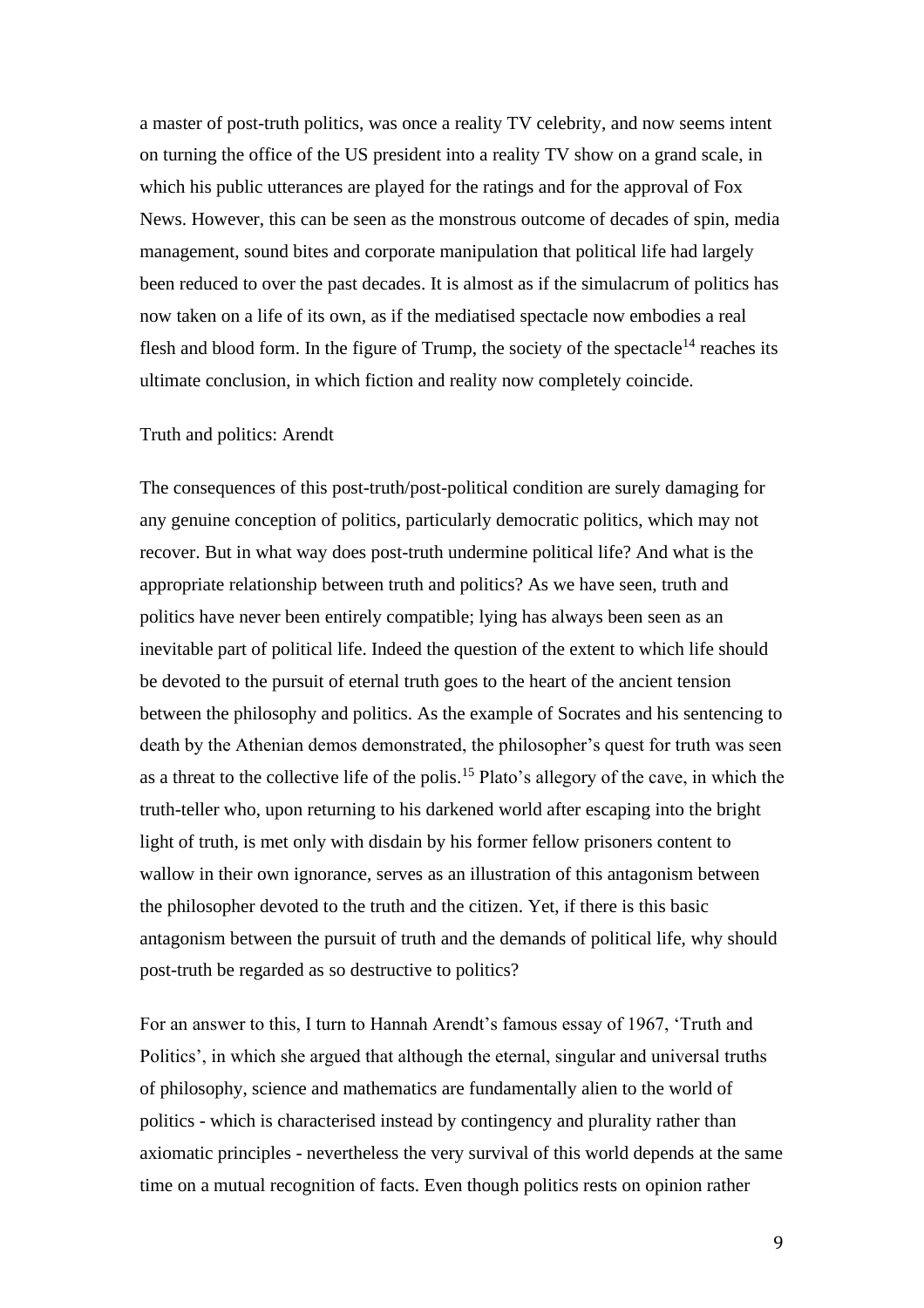than truth, and values a diversity of perspectives rather than a single, absolute truth, there needs to be a common acknowledgement of basic facts in order for debate and disagreement to take place. Plurality in politics thus depends on a shared ground of factual (as opposed to rational) truth.

Yet, according to Arendt, not only does the philosopher's truth no longer have any impact on the modern political world, but this world is increasingly hostile even to more mundane factual truth. While there is a greater tolerance of diverse opinions – religious and philosophical – 'factual truth, if it happens to oppose a given group's profit or pleasure, is greeted today with greater hostility than ever before.'<sup>16</sup> It is not so much a question of the government's suppression of the truth in the form of state secrets,<sup>17</sup> but, rather, the way that certain facts, while publicly known, are disavowed by the public. Yet, what Arendt regards as even more troubling is the way facts are simply turned into opinion and carry no more weight than any other opinion. This relativizing of factual truth seems to foreshadow the contemporary post-truth condition; and in Arendt's time, as in ours, it points to a crisis of the political. As Arendt says: 'What is at stake here is this common and factual reality itself, and this is indeed a political problem of the first order.<sup>18</sup> The predicament faced by the truth teller today is worse than that of Plato's enlightened former cave dweller: while the philosopher's truth, by its nature, transcends worldly affairs and thus remains indifferent to whether or not it is accepted by others, the acceptance of factual truth forms the very ground of these worldly affairs. Therefore, unlike philosophical truth, which is singular and foreign to human affairs, factual truth, in so far as it concerns other people, is political by nature: 'Facts and opinions, though they must be kept apart, are not antagonistic towards each other; they belong to the same realm.'<sup>19</sup> Yet, while facts belong to the same world as opinions, they are not the same: opinions can be argued against, whereas facts are intransigent. This is why factual truths 'are hated by tyrants, who rightly fear the competition of a coercive force they cannot monopolize, and it enjoys a rather precarious status in the eyes of governments that rest on consent and abhor coercion.<sup>20</sup> At the same time, it is their rootedness in the common world that makes factual truths fragile and vulnerable – even more so than the abstract rational truths of the philosopher. Because facts themselves are contingent – because they result from a random series of events and could therefore have always been otherwise - and because, furthermore, they depend on the often unreliable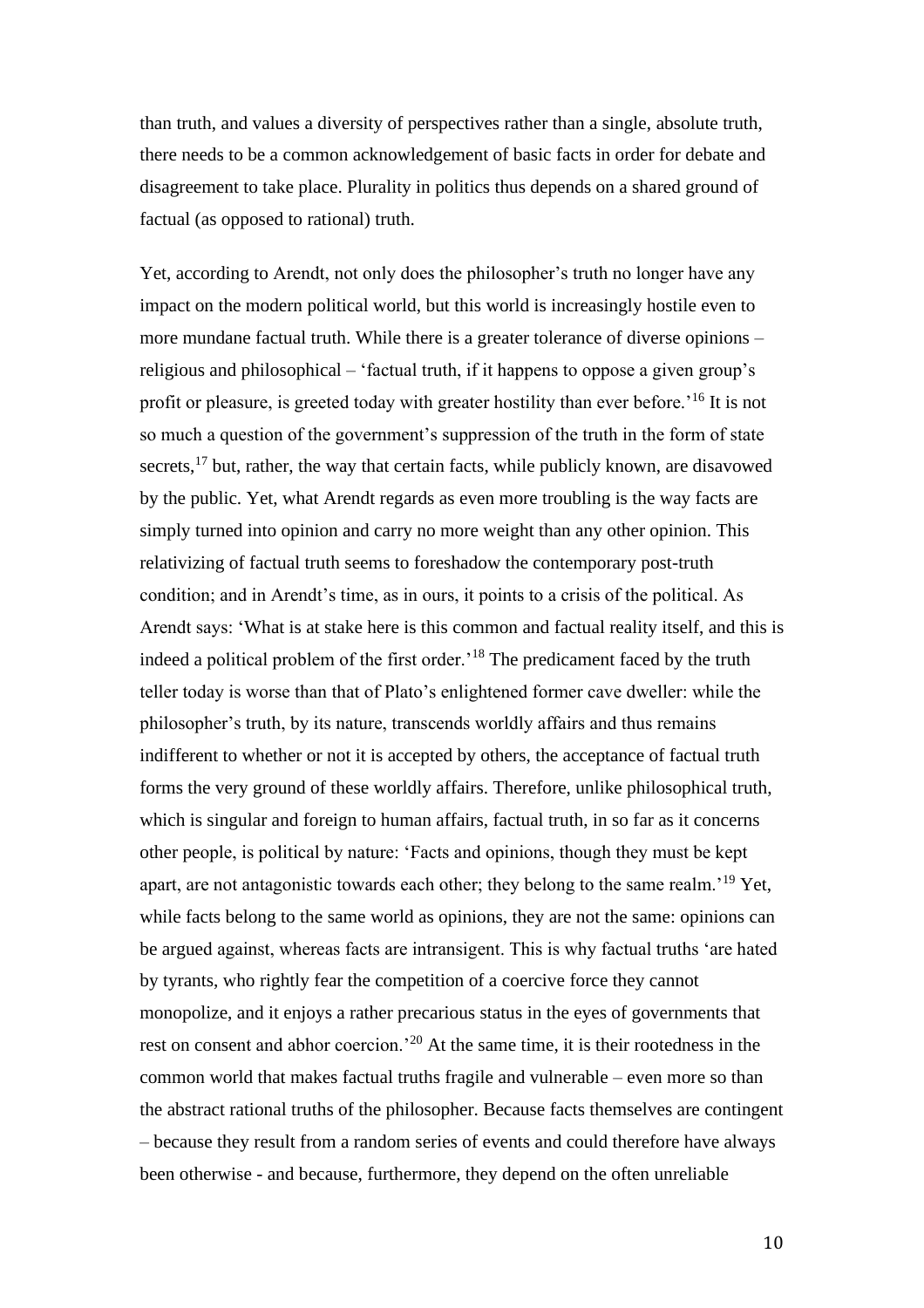testimony of witnesses, they are not self-evident. This is why, according to Arendt, it is easy to 'discredit factual truth as just another opinion.'<sup>21</sup>

What really threatens the consistency of factual truths in the modern era, according to Arendt, is political lying on a massive scale: the lies perpetrated, not only by totalitarian regimes, but also by democratic governments with their armies of propagandists, 'image-makers' and marketing consultants, whose job it is to manipulate public opinion through the manipulation of facts. Against these 'hidden persuaders', truth is usually powerless. Here Arendt seems, in many ways, to predict our contemporary post-truth condition. Modern political lies, unlike traditional political lies, deal with 'things that are not secrets at all but are known to practically everybody.<sup>22</sup> In a similar sense, the lying that takes place under the post-truth condition is evident for all to see, yet no less effective for all that. Political lying therefore no longer deceives in the conventional sense but distorts our sense of reality, creating confusion about the world and our place within it. As Arendt says,

the result of a consistent and total substitution of lies for factual truth is not that the lies will now be accepted as truth, and the truth be defamed as lies, but that the sense by which we take our bearings in the real world – and the category of truth vs. falsehood is among the mental means to this end – is being destroyed… Consistent lying, metaphorically speaking, pulls the ground from under our feet and provides no other ground on which to stand. $^{23}$ 

Furthermore, the reason why lying can be so effective – and here we find a further parallel with post-truth politics – is that when compared to the statement of a factual truth, which changes nothing about the world and simply supports the existing state of affairs, political lying, in its deliberate blurring of the line between fact and opinion, actually changes the existing situation and is a form of *action*. <sup>24</sup> We are reminded of the ominous sounding rebuke once reputedly made by a senior official in the George W. Bush administration to a journalist, that he (the journalist) was part of a 'realitybased community' of people who study the facts and derive conclusions from them. The official goes on to say: 'That's not the way the world really works anymore. We're an empire now, and when we act, we create our own reality. And while you're studying that reality - judiciously, as you will - we'll act again, creating other new realities…'<sup>25</sup> In inventing 'alternative facts', post-truth discourse creates new realities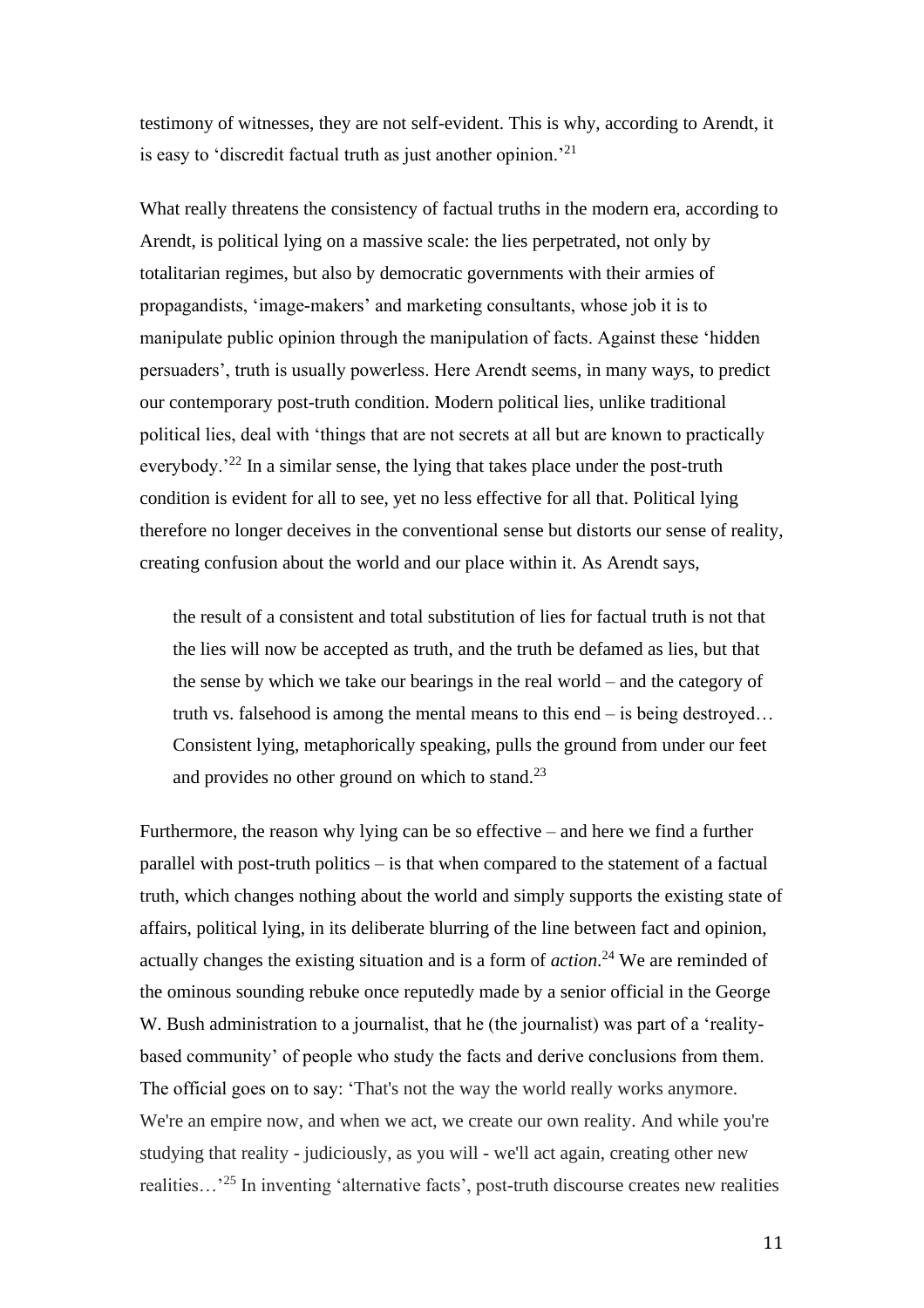in this manner – against which the insistence of factual truth is often powerless. The sense in which, when lying in this way, power acts to dynamically change existing reality, and animates certain political constituencies in doing so, is no doubt part of the appeal of post-truth politics. Lying is on the side of action, of the creation of a new insurgent political reality, whereas factual truth is on the side of 'the establishment' and represents continuity with the existing order of reality. No wonder factual truth seems to lack the power to mobilise people today; and no wonder that the purveyor of post-truth is often more persuasive.

Yet, for Arendt, it is in the stubborn intransigence of truth, in contrast to the contingency of the political world – its strength in impotence - that its importance to the very survival of politics can be found. Indeed, the role of public institutions as 'refuges of truth', outside of politics and opinion – institutions like the judiciary and the university – shows that the autonomy of truth with regard to power is at the same time essential to politics, because it provides a stable ground for our collective existence: 'Conceptually, we may call truth what we cannot change; metaphorically, it is the ground on which we stand and the sky that stretches above us.'<sup>26</sup>

## Parrësia and truth: Foucault

Is it sufficient, however, to rely on certain institutions as guardians of truth? How effective are they, in a post-truth era, in preserving an autonomous space outside politics and in speaking truth to power? We have seen the intense politicisation of judicial appointments in the US, where the Senate hearing of Judge Kavanaugh turned into a very spectacle of post-truth politics. More fundamentally, it is the autonomy and opposition of such institutions – necessary though it is – to the 'will of the people' that seems to inspire such populist rancour. Universities and judiciaries are often seen as the very pinnacle of the liberal establishment and its alienation from the lives of ordinary people. My point is not of course that such institutions are no longer important to a functioning democratic space – clearly they are essential, perhaps more so today than ever – but that they may not be enough, in themselves, to stem the posttruth tide. Moreover, as Arendt herself acknowledges, what often renders truth impotent in the face of political lying is that political lying is a form of action that creates a new reality, whereas factual truths simply reaffirm the existing situation. Surely this would *doubly* apply to institutions of truth, which embody changeless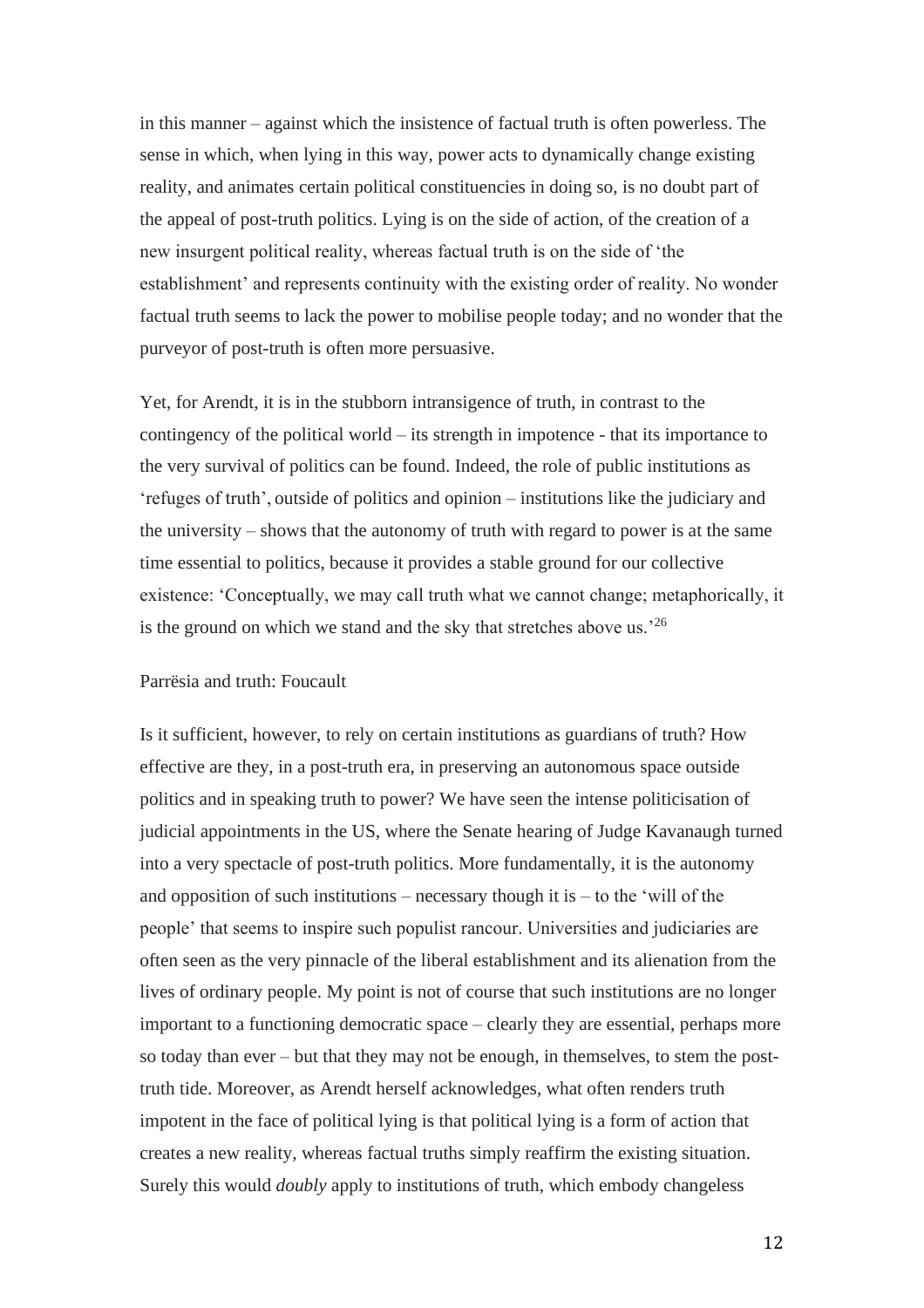continuity. Perhaps, then, we need a new relation to truth – something that preserves its autonomy from the political world, but at the same time introduces a disruptive element into the existing political order, much in the way that post-truth does at the moment.

So can truth be on the side of action? Can it disrupt the existing political space by introducing a new ethical and political dimension into it? This is exactly the question that Michel Foucault engages with in his discussion of the ancient Greek practice of *parrësia*, which means something like free and fearless speech. Ironically, Foucault is often considered – along with other 'postmodern' thinkers – as one of those responsible for our contemporary post-truth condition.<sup>27</sup> It is often supposed that Foucault's critique of the Enlightenment idea of a universally valid rational truth, and his notion instead of historically contingent and socially constructed 'regimes of truth', has contributed to a relativization of truth and therefore to the loss of epistemological certainty. Certainly, there are aspects of Foucault's genealogical approach to truth, particularly during the 1970s – in which he saw truth as a kind of weapon deployed in struggles over power - that appear to chime with today's picture of competing and antagonistic narratives and counter-narratives.<sup>28</sup> However, Foucault's subsequent work on the practices of the 'care of the self' in the cultures of Greek and Roman antiquity, and his late reconsideration of the Kantian Enlightenment as introducing an important *ethos* of permanent critique into modernity,<sup>29</sup> takes a somewhat different approach to truth and attributes to it a greater value in interrogating power.

Of central importance here is the ancient practice of *parrësia*, in which the truth-teller intervenes in politics by 'speaking truth to power'. Often this intervention is unwelcome, and the activity of truth-telling carries great personal risk, as Plato discovered went he tried to give philosophical counsel to the Dionysus the tyrant of Syracuse. Like Arendt's philosopher, the truth-teller stages a confrontation between a philosophical truth and political opinion and in so doing he embarks upon a dangerous enterprise. However, for Foucault, it is this absolute commitment to the truth – to speaking it and embodying it regardless of the risks – that makes the example of parrësia particularly interesting and important from an ethical and political point of view. Indeed, what gave parrësia its ethical quality was the element of courage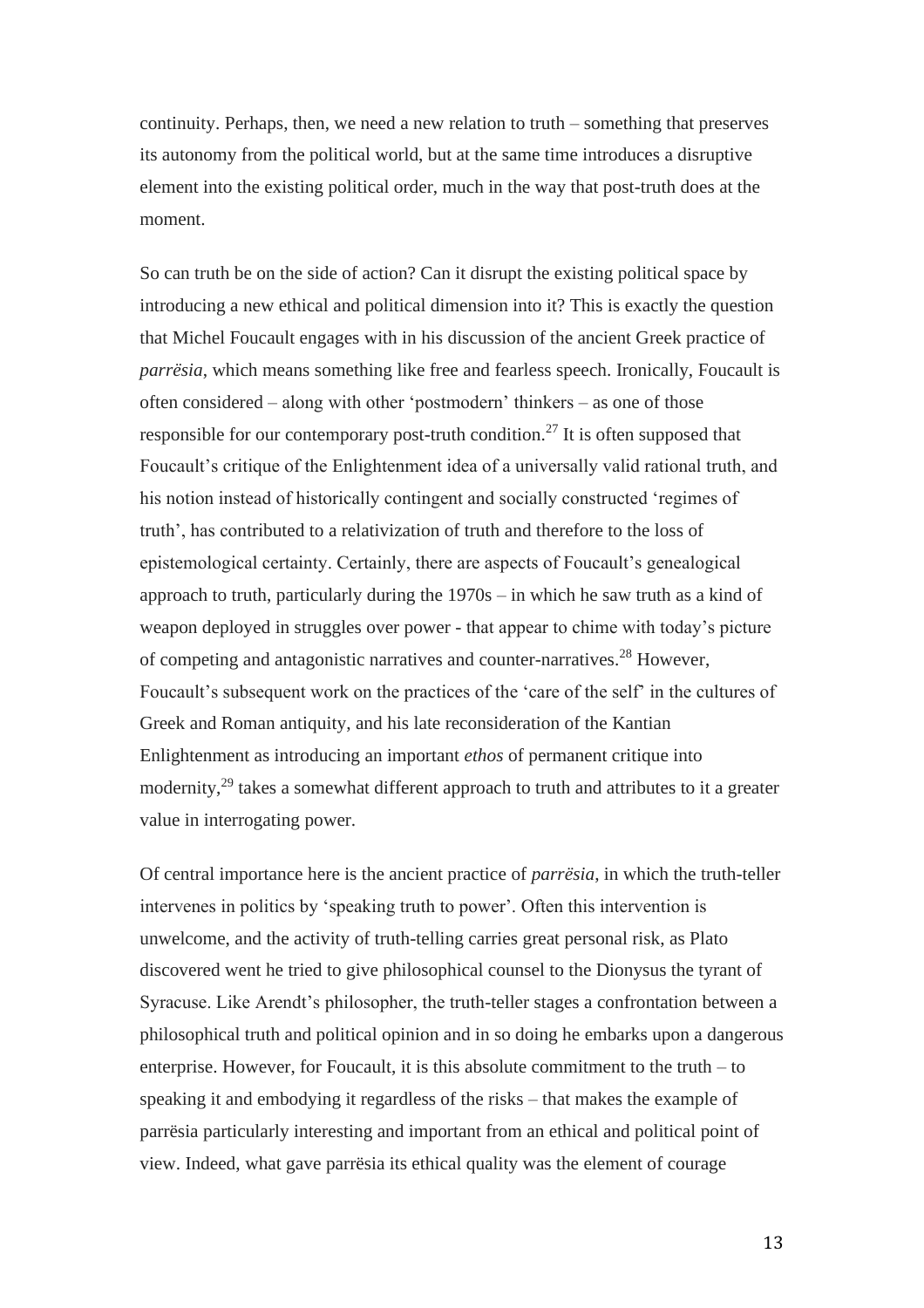involved in taking such risks – it is the risk itself which commits the parrhesiast to truth of his words: '*Parrësia* is the free courage by which one binds oneself in the statement of the truth, of freely binding oneself to oneself in the form of a courageous act.'<sup>30</sup> Parrësia is also a political activity - it intervenes in political affairs, often staging an agonistic confrontation not only with the singular will of the tyrant, but with the democratic will of the people – an opposition that became particularly acute in democratic Athens with the trial of Socrates. The parrhesiast is one who is prepared to go against the opinion of the majority, and to speak a singular truth against the *demos*, thus troubling and disrupting it.

Indeed, as Foucault shows, this conflict reflects an internal contradiction within democracy between *isëgoria*, the equal right to speak and to exercise power given to all citizens, and *parrësia*, as the exercise of free and courageous speech, which is a more individualistic, singular, even 'aristocratic' principle – although it is not determined by status, implying instead an *ethical* differentiation that is irreducible to democratic equality and is often at odds with the democratic consensus.<sup>31</sup> So while democracy is necessary for there to be parrësia, it also poses a threat to parrësia when the democratic will becomes intolerant of dissenting voices: 'No true discourse without democracy, but true discourse introduces differences into democracy. No democracy without true discourse, but democracy threatens the very existence of true discourse.'<sup>32</sup> True discourse, or parrësia, is therefore precisely the problem of government: if democracies are to be governed well, if democratic decision-making is to be guided effectively, then it must be exposed to the ordeal of truth, to an ethical principle which is always different to it, and which is at times in an antagonistic relationship with the democratic will. In directly contesting the political space and in assuming the danger of doing so, parrësia embodies genuine political commitment. Unlike the stable institutions of truth that Arendt spoke of, or the detached position of the philosopher, parrësia is a form of *action*, of truth *as* action, which has the potential to disrupt and change an existing situation.

## Ethical subjectivation and post-truth

How might we think of parrësia today? There are of course numerous examples of dissenting speech in our contemporary world – from protests and occupations, to various forms of cyber dissidence, many of which carry enormous personal risk, even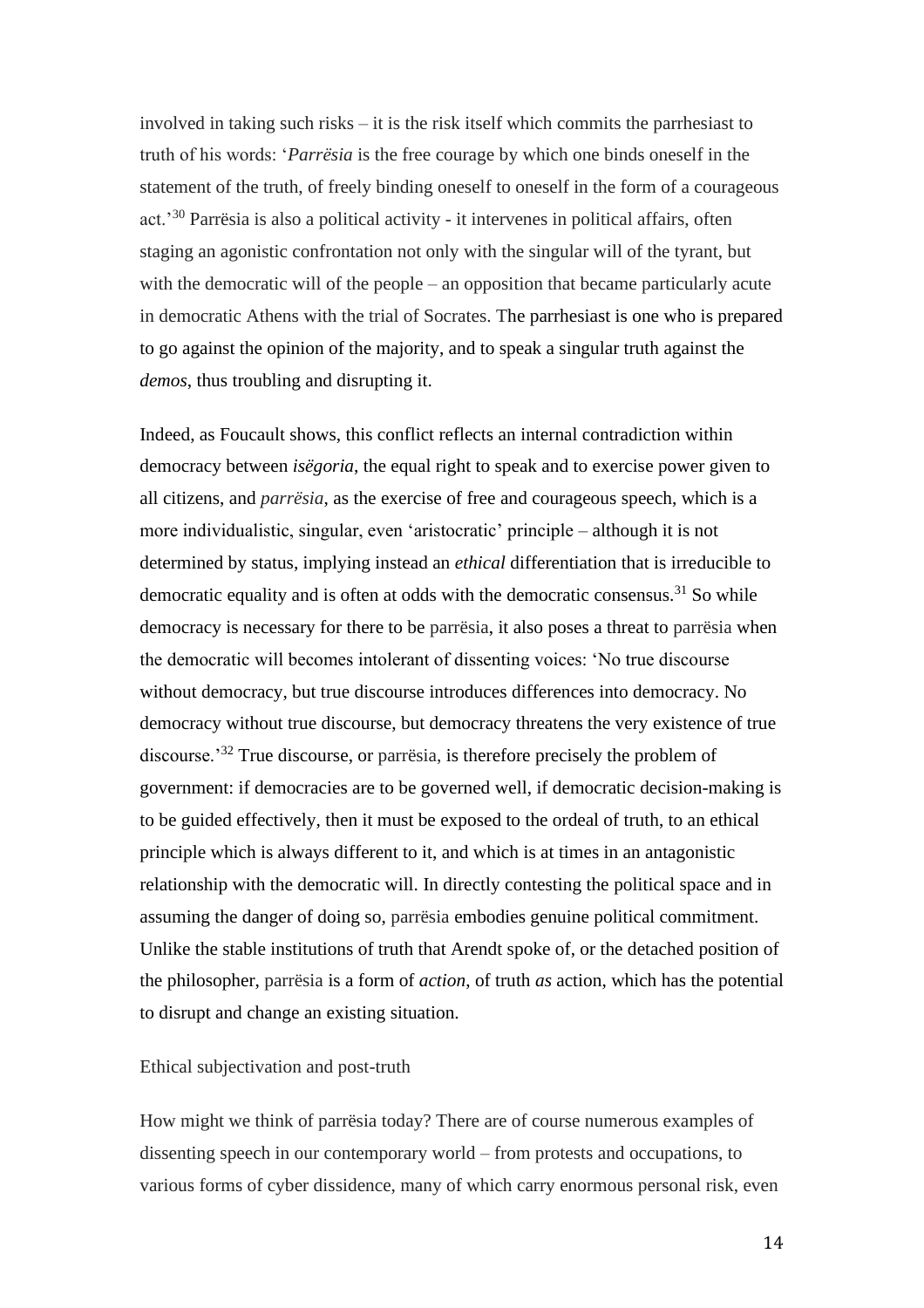within formally democratic societies. In contesting the public space, in defying the policies of elected governments, in sometimes going against the 'will of the people', contemporary parrhesiasts work to expand and deepen democracy precisely by interrogating it and reminding it of its ethical limitations. At the same time, Foucault shows that political parrësia in ancient Greece was in some respects a failure – which was why the practice went from being a political game to more of a philosophical game, retreating from the public space into the private realm of ascetic practices.<sup>33</sup>

However, what I think is important to take from Foucault's account of parrësia is the way that it works as a form of *subjectivation*. Indeed, Foucault sees it, along with *ascesis*, or ascetic practices, as one of the main forms of the 'care of the self' in antiquity, referring to an ethical problematic by which one attended to one's behaviour, took responsibility for one's actions, reflected upon and sought mastery over one's desires, and moderated one's relations with others. Self-knowledge was thus also a form of self-care, according to Foucault: 'You must attend to yourself, you must not forget yourself, you must take care of yourself. The rule "know yourself" appears and is formulated within and at the forefront of this care.'<sup>34</sup> This embodied a different relation to truth, to the truth of oneself, to that of the later Christian hermeneutics of the self in which one's truth was a secret to be discovered in the context of relationships of monastic obedience – in the form of the confessional for instance - and later through the governing institutions of the Christian pastorate. Rather, the care of the self was not only a more autonomous set of practices, carried out by individuals in the company of others, outside of institutional settings, but was also a form of ethical *self*-constitution. Parrësia could be seen as precisely a form of self-constitution in this way because, in committing to the truth and freely assuming the risks involved, the individual formed a new relationship to himself: '*parrësia* is a way of opening up this risk linked to truth-telling by, as it were, constituting oneself as a partner of oneself when one speaks, by binding oneself to the statement of the truth and to the act of stating the truth.<sup>35</sup> How radically different does this relation to truth appear when compared to today's post-truth paradigm, a condition characterised by the absolute lack of integrity, by what might be called 'careless speech'.<sup>36</sup> In contrast, parrësia might be considered a form of *careful* speech, not only in its commitment to truth – for which one is prepared to stake one's life – but also in its concern for the integrity of the self.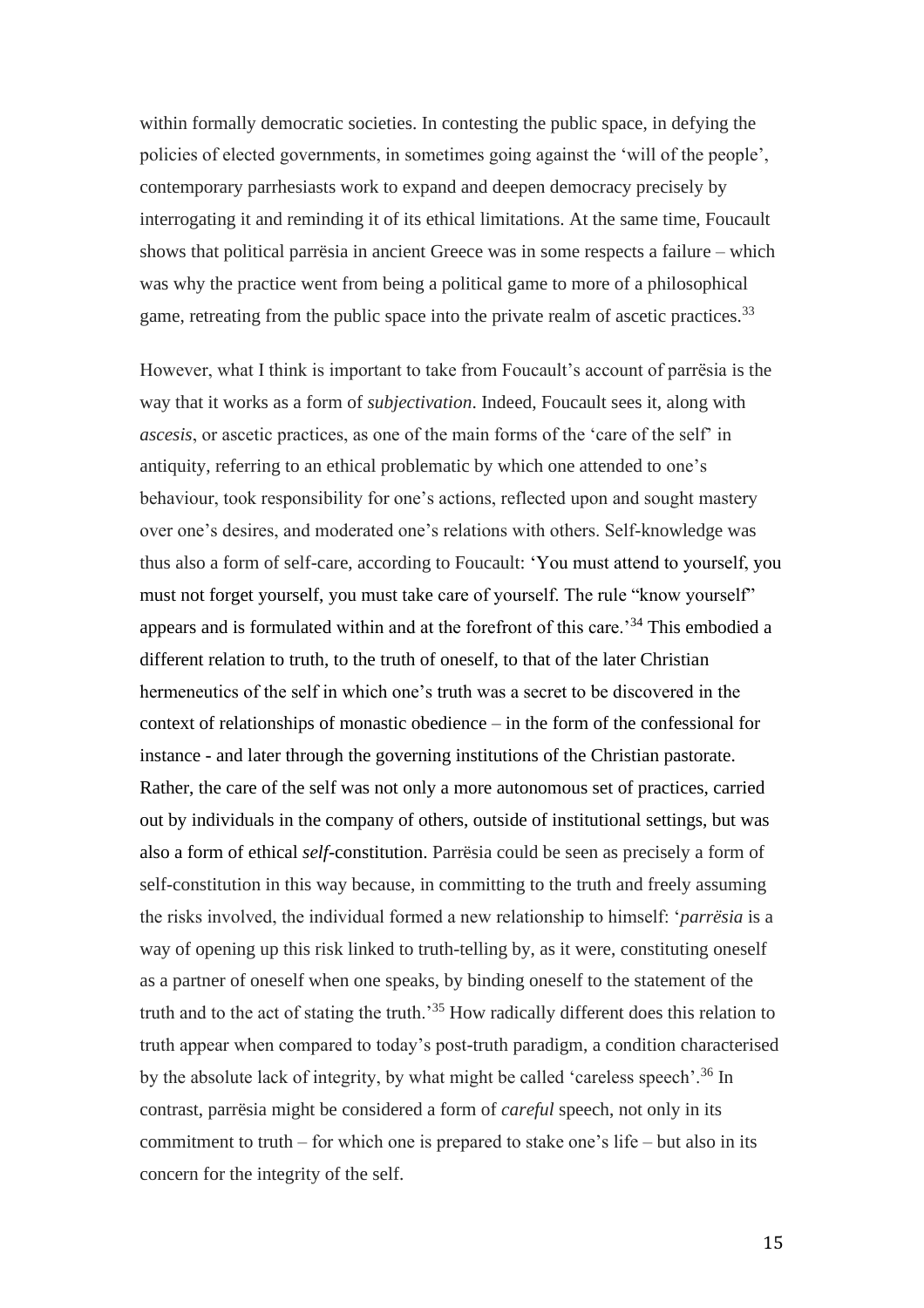Above all, for Foucault, the care of the self – of which parrësia is one of the central examples – was also a way of practicing freedom, of enhancing the autonomy of oneself and of others.<sup>37</sup> To tend to one's own freedom and to the freedom of others, one had to be master of one's own passions and desires – including the desire to dominate and the desire to be dominated, which are two sides of the same coin. To do this one had to be able to exercise over oneself a certain discipline. If, as I believe, the prevalence of post-truth politics really depends on a kind of voluntary servitude, an abrogation of any responsibility to oneself and to one's own freedom and integrity, and surrendering one's own will to that of the master; if, put simply, post-truth only really works because people, out of laziness or resentment, are willing to believe its lies and allow themselves to be manipulated in this fashion – then perhaps what is needed is a new attitude towards truth, one in which a commitment to truth becomes at the same time a way of reclaiming one's autonomy from power. To take a personal stake in truth – to see truth-telling and fearless speech as a exercise in freedom – as opposed to simply relying on institutions to safeguard it, might be one way of countering the post-truth condition and resisting the state of self-abandonment and ignominy it throws us into.

# **Notes**

<sup>1</sup> There have recently appeared a number of new titles on the topic, including: Steve Fuller, *Post-Truth: Knowledge as a Power Game* (London: Anthem Press, 2018); James Ball, *Post-Truth: How Bullshit Conquered the World* (London: Biteback Publishing, 2017); and Matthew d'Ancona, *Post-Truth: the New War on Truth and How to Flight Back* (London: Ebury Press, Penguin Random House, 2017). <sup>2</sup> According to a recent fact checker analysis in *The Washington Post*, Trump has made 6,420 false or misleading claims in the 649 days of his presidency so far, an average of five per day, a rate that has suddenly increased in the run-up to the recent mid-term elections (see Kessler, Rizzo and Kelly, 2 November 2018). Even the mixed results of these elections, where the Democrats took control of the House of Representatives from the Republicans, were hailed by Trump as a great victory. <sup>3</sup> See Michel de Montaigne, 'On Liars'

<http://www.tnellen.com/06iths/spring/liars.html>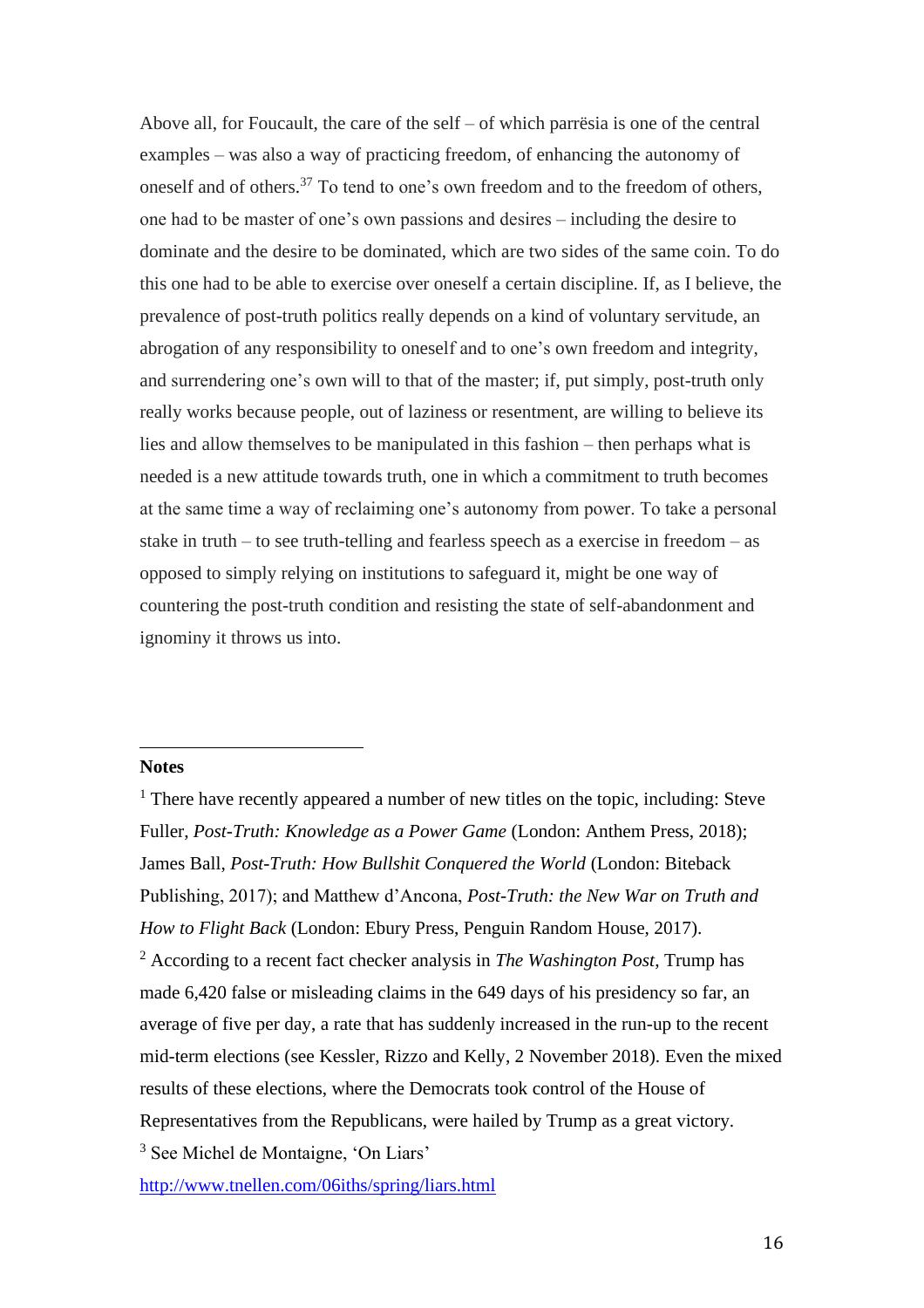<sup>4</sup> Sigmund Freud, *Group Psychology and the Analysis of the Ego,* trans., James Strachey (London, Vienna: The International Psycho-Analytical Press, 1922), 19. <sup>5</sup> Freud, *Group Psychology,* 17.

<sup>6</sup> Trump, for instance, was one of the chief promoters of the Obama 'birther' conspiracy in which it was alleged that the former president faked his own birth certificate; as well as suggesting that Obama and Hilary Clinton were the founders of ISIS. An even more bizarre conspiracy theory, known as 'Pizzagate', which went viral during the 2016 presidential campaign, involved allegations that senior Democrats were involved in a child sex trafficking ring run from the back of a pizza restaurant in Washington DC.

<sup>7</sup> Hannah Arendt, 'Truth and Politics' (Originally published in *The New Yorker* February 5, 1967) [https://idanlandau.files.wordpress.com/2014/12/arendt-truth-and](https://idanlandau.files.wordpress.com/2014/12/arendt-truth-and-politics.pdf)[politics.pdf](https://idanlandau.files.wordpress.com/2014/12/arendt-truth-and-politics.pdf)

<sup>8</sup> See Friedrich Nietzsche, 'On Truth and Lies in a Nonmoral Sense' (1873) [http://ieas.unideb.hu/admin/file\\_7421.pdf](http://ieas.unideb.hu/admin/file_7421.pdf)

<sup>9</sup> Franco Berardi, *The Soul at Work: From Alienation to Autonomy*, trans. by F. Cadel and G. Mecchia (Cambridge, MA: MIT Press, 2009).

<sup>10</sup> Wendy Brown, *Undoing the Demos: Neoliberalism's Stealth Revolution* (New

York: Zone Books – MIT Press, 2017), 9-10.

<sup>11</sup> Brown, *Undoing the Demos,* 17.

<sup>12</sup> Brown, *Undoing the Demos,* 39.

<sup>13</sup> I owe this idea to idea of 'truth markets' to Ignas Kalpokas. See *A Political Theory of Post-Truth* (Houndmills, Basingstoke: Palgrave Macmillan, 2018).

<sup>14</sup> A reference to Guy Debord's famous thesis. See *The Society of the Spectacle,*

trans., Donald Nicholson-Smith (New York: Zone Books, 1995).

<sup>15</sup> See here, for instance, Leo Strauss. Heinrich Meier, *Leo Strauss and the* 

*Theologico-Political Problem,* trans. by M. Brainard (Cambridge: Cambridge University Press, 2006), 20.

<sup>16</sup> Arendt, 'Truth and Politics', 5.

 $17$  Arendt deals with this issue in a later essay on the publication of the 'Pentagon Papers', which revealed the extent of the US government's lying over the Vietnam War. See 'Lying in Politics: Reflections on the Pentagon Papers', in *Crises of the Republic* (San Diego: Harcourt Brace & Co., 1972), 1-47.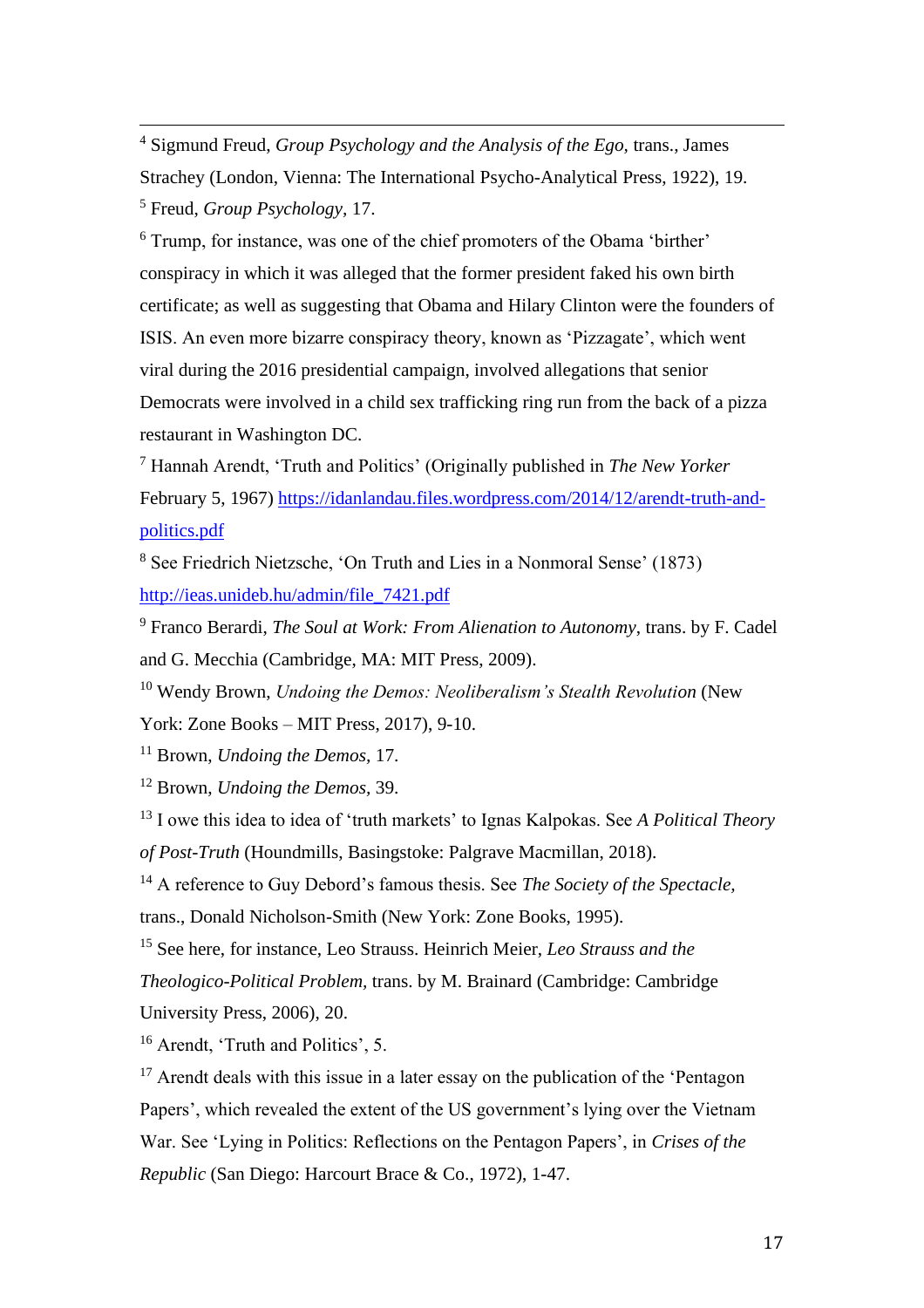- <sup>18</sup> Arendt, 'Truth and Politics', 6.
- <sup>19</sup> Arendt, 'Truth and Politics', 7.
- <sup>20</sup> Arendt, 'Truth and Politics', 8.
- <sup>21</sup> Arendt, 'Truth and Politics', 10.
- <sup>22</sup> Arendt, 'Truth and Politics', 13.

<sup>23</sup> Arendt, 'Truth and Politics', 15.

<sup>24</sup> Arendt, 'Truth and Politics', 12.

<sup>25</sup> See Ronald Suskind, 'Faith, Certainty and the Presidency of George W. Bush', *The New York Times Magazine* (October 17, 2004) <

https://www.nytimes.com/2004/10/17/magazine/faith-certainty-and-the-presidencyof-george-w-bush.html>

<sup>26</sup> Arendt, 'Truth and Politics', 19.

<sup>27</sup> See, for instance, Lee McIntyre, *Post-Truth* (Cambridge, MA: MIT Press, 2018). <sup>28</sup> For instance, in his College de France lecture series from 1975-76, Foucault described the historical emergence of a 'war discourse' which employed a highly partisan conception of truth – one that seemed to speak for Foucault's own 'militant' approach to truth at this time: '"The more I decenter myself, the better I can see the truth; the more I accentuate the relationship of force, the harder I fight, the more effectively I can deploy the truth ahead of me and use it to fight, survive, and win."' See 'Society must be Defended': Lectures at the College de France 1975-76, trans.,

D. Macey (London: Allen Lane, Penguin, 2003), 53.

<sup>29</sup> See Michel Foucault, 'What is Enlightenment?' in P. Rabinow, ed., *The Foucault Reader* (New York: Pantheon Books, 1984), 32-50.

<sup>30</sup> Michel Foucault, *The Government of the Self and Others: Lectures at the College de France 1982-1983,* ed., Frederic Gros, trans., Graham Burchell (Houndmills, Basingstoke: Palgrave Macmillan, 2010), 66.

<sup>31</sup> Foucault, *The Government of the Self and Others,* 158

<sup>32</sup> Foucault, *The Government of the Self and Others,* 184.

<sup>33</sup> Foucault, *The Government of the Self and Others,* 340. Of course, some of these ascetic practices, as in the example of the Cynics and especially Diogenes of Sinope, also presented a very visible and public challenge to social norms and mores. See also, Michel Foucault, *The Courage of Truth: Lectures at the College de France 1983-1984,* ed., Frederic Gros, trans., Graham Burchell (Palgrave Macmillan, 2011).